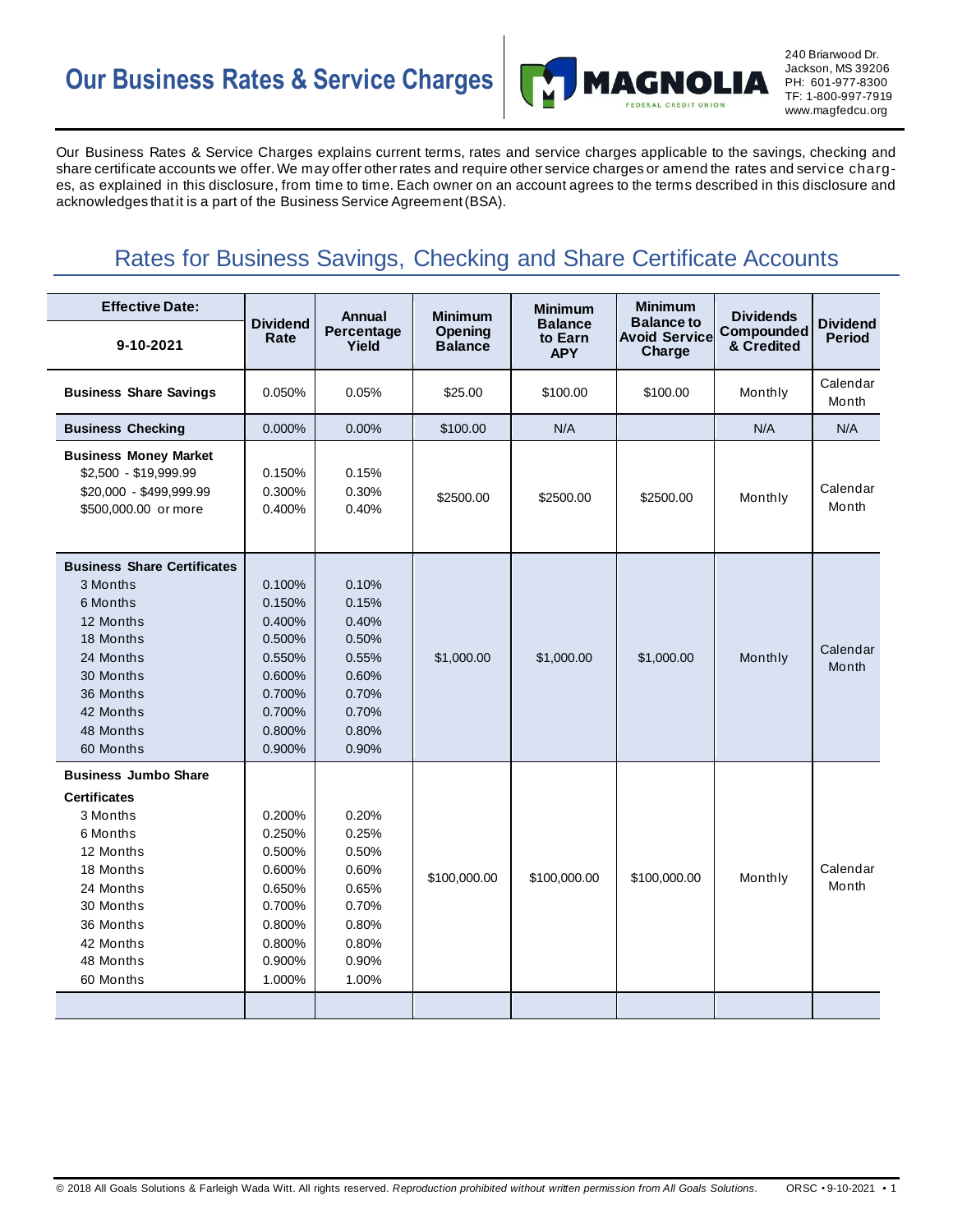## Explanation of Rates & Service Charges

As explained in the BSA, Our Business Rates & Service Charges disclosure applies to all the accounts we offer.Except as specifically described, the following terms apply to all of the accounts you have with us.

#### **1. Rate Information**

The Dividend Rate and Annual Percentage Yield on the accounts are set forth above. For all accounts except certificates, the Dividend Rate and Annual Percentage Yield may change monthly as determined by the Board of Directors. Money Market accounts are tiered rate accounts. The Dividend Rate for a particular tier will apply to the entire account balance if the account balance is within the balance range for that tier. The Dividend Rates and Annual Percentage Yields are the prospective rates as of the effective date shown above.

For Certificate Accounts, the Dividend Rate and Annual Percentage Yield are fixed and will be in effect for the term of the account. For Certificate accounts, the Annual Percentage Yield is based on an assumption that dividends will remain on deposit until maturity. A withdrawal of dividends will reduce earnings.

#### **2. Nature of Dividends**

Dividends are paid from current income and available earnings after required transfers to reserves at the end of a dividend period. The Dividend Rate and Annual Percentage Yield identified above are the rates and yields for the last dividend period, as shown above.

#### **3. Compounding and Crediting**

Dividends will be compounded and credited as set forth above. For dividend bearing accounts, the Dividend Period begins on the first calendar day of the period and ends on the last calendar day of the period. Dividends will be credited to the account on the last day of the month.

#### **4. Accrual of Dividends**

Dividends will begin to accrue on noncash deposits (e.g., checks) on the business day you make the deposit to an account you have with us. If you terminate the account before accrued dividends are credited, accrued dividends will not be paid.

#### **5. Balance Information**

The minimum balance required to open each account and earn the stated Annual Percentage Yield is set forth above. If you do not maintain the minimum balance, you will not earn the stated Annual Percentage Yield. For all dividend bearing accounts, dividends are calculated by using the Average Daily Balance method, which applies a periodic rate to the average daily balance in the account for the period. The average daily balance is computed by adding the balance in the account for each day in the period, and dividing that figure by the amount of days in the period.

#### **6. Account Limitations**

For all accounts except checking accounts, no more than six preauthorized, automatic, or telephone transfers may be made from these accounts to another account with us or to a third party in any month, and no more than three of these six transfers may be made by check, draft, or debit card to a third party. If you exceed these limitations, the account may be subject to a service charge or be closed.

#### **7. Certificate Account Features**

#### **a. Account Limitations**

After you start the account, you may not make additional deposits to a Certificate Account.

#### **b. Maturity**

The Certificate Account you have with us will mature on the maturity date identified on your Account Receipt or Renewal Notice.

#### **c. Early Withdrawal Penalty**

We may impose a penalty if you withdraw any of the principal of the Certificate Account before the maturity date.

**i. Amount of Penalty.** For certificates with a term of one year or less, the amount of the early withdrawal penalty is 30 days dividends calculated on the amount withdrawn. For certificates with a term of more than one year, the amount of the early withdrawal penalty is 90 days dividends calculated on the amount withdrawn.

**ii. How the Penalty Works.** The penalty is calculated as a forfeiture of part of the interest that has been or would be earned at the nominal interest rate on the account. It applies whether or not the interest has been earned. In other words, if the account has not yet earned enough interest or if the interest has already been paid, the penalty will be deducted from the principal.

**iii. Exceptions to Early Withdrawal Penalties.** At our option, we may pay the account before maturity without imposing an early withdrawal penalty under the following circumstances: when an account owner dies or is determined legally incompetent by a court or other body of competent jurisdiction.

#### **d. Renewal Policy**

Certificate accounts are automatically renewable accounts. Automatically renewable accounts will renew for another term upon maturity. There is a 10-day grace period following the maturity of this account to withdraw the funds without penalty.

#### **e. Nontransferable/Nonnegotiable**

The account(s) you have with us is/are nontransferable and nonnegotiable. This means that an account and the funds in the account may not be pledged to secure any obligation of an owner, except obligations with the Credit Union.